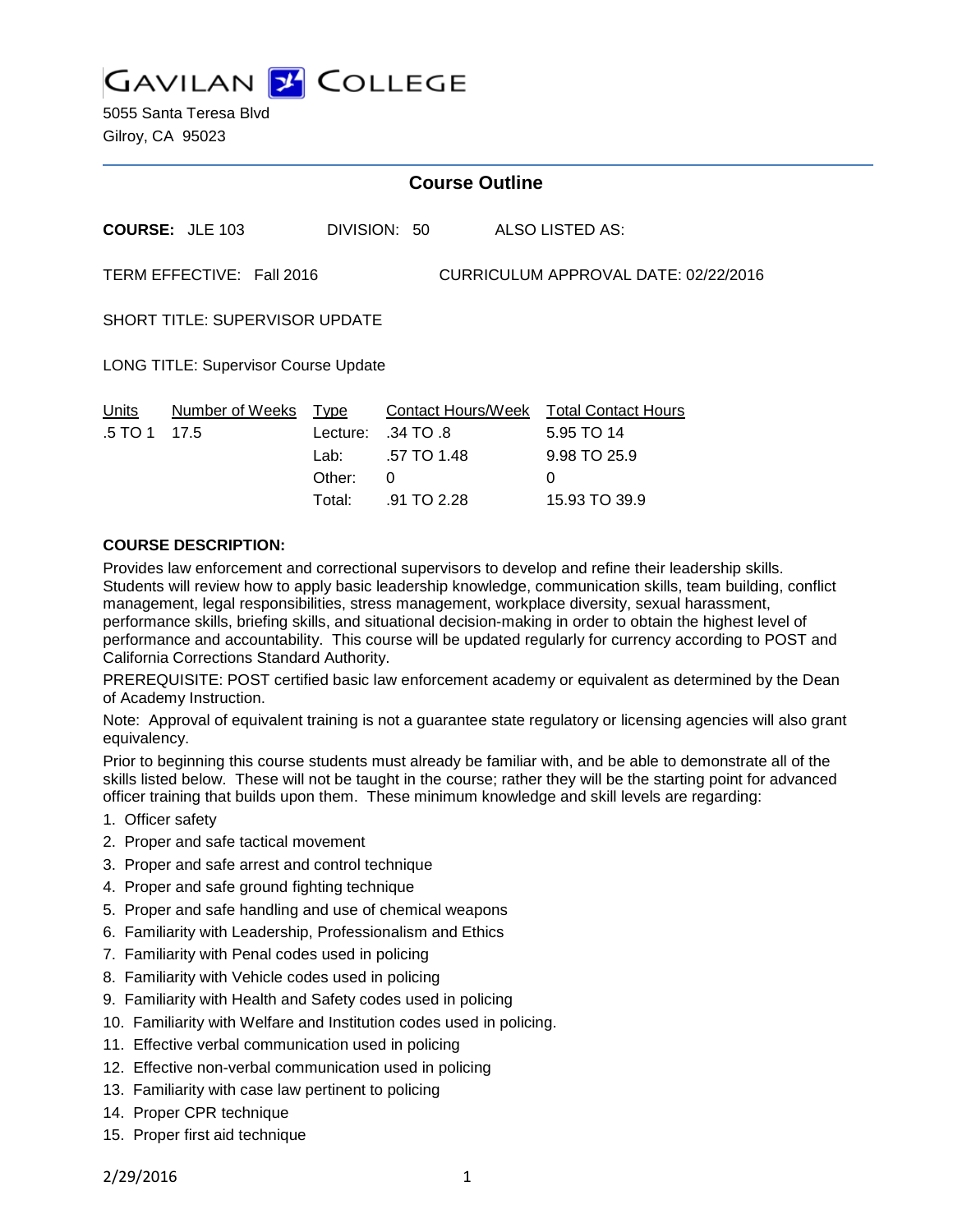### **PREREQUISITES:**

Completion of JLE 100, as UG, with a grade of C or better.

COREQUISITES:

CREDIT STATUS: D - Credit - Degree Applicable

GRADING MODES

L - Standard Letter Grade

REPEATABILITY: N - Course may not be repeated

### SCHEDULE TYPES:

- 02 Lecture and/or discussion
- 03 Lecture/Laboratory
- 04 Laboratory/Studio/Activity

### **STUDENT LEARNING OUTCOMES:**

1. Students will apply the importance of verbal and non-verbal communication skills, the art of listening and the process of information.

Measure: Student application of expected skills, practical exercises

ILO: 2,3

2. Describe methods of documenting employee performance and techniques of delivering feedback.

Measure: class exercise, exam

ILO: 2,3

3. Evaluate conflict resolution skills and recognize the importance of applying them.

Measure: exam, Evaluation of participation in role playing

ILO: 2,3

## **CONTENT, STUDENT PERFORMANCE OBJECTIVES, OUT-OF-CLASS ASSIGNMENTS**

Curriculum Approval Date: 02/22/2016

2-8 Hours

CONTENT:

I. Role of the Supervisor

A. Differences between management and leadership

1. Management: is defined as the process of working and through

others to accomplish organizational goals

2. Leadership: is defined as any attempt to influence the behavior

of another person or group for any reason

- B . Leadership
- 1. How people are managed effectively
- 2. Leadership strategies you can use to increase productivity
- 3. Specific skills to assist you in matching your leadership style to the

needs of the people

- C. Duties
- D. Supervisory Traits
- 1. How your behavior affects others
- 2. Understand, respect, appreciate, and value individual differences

2/29/2016 2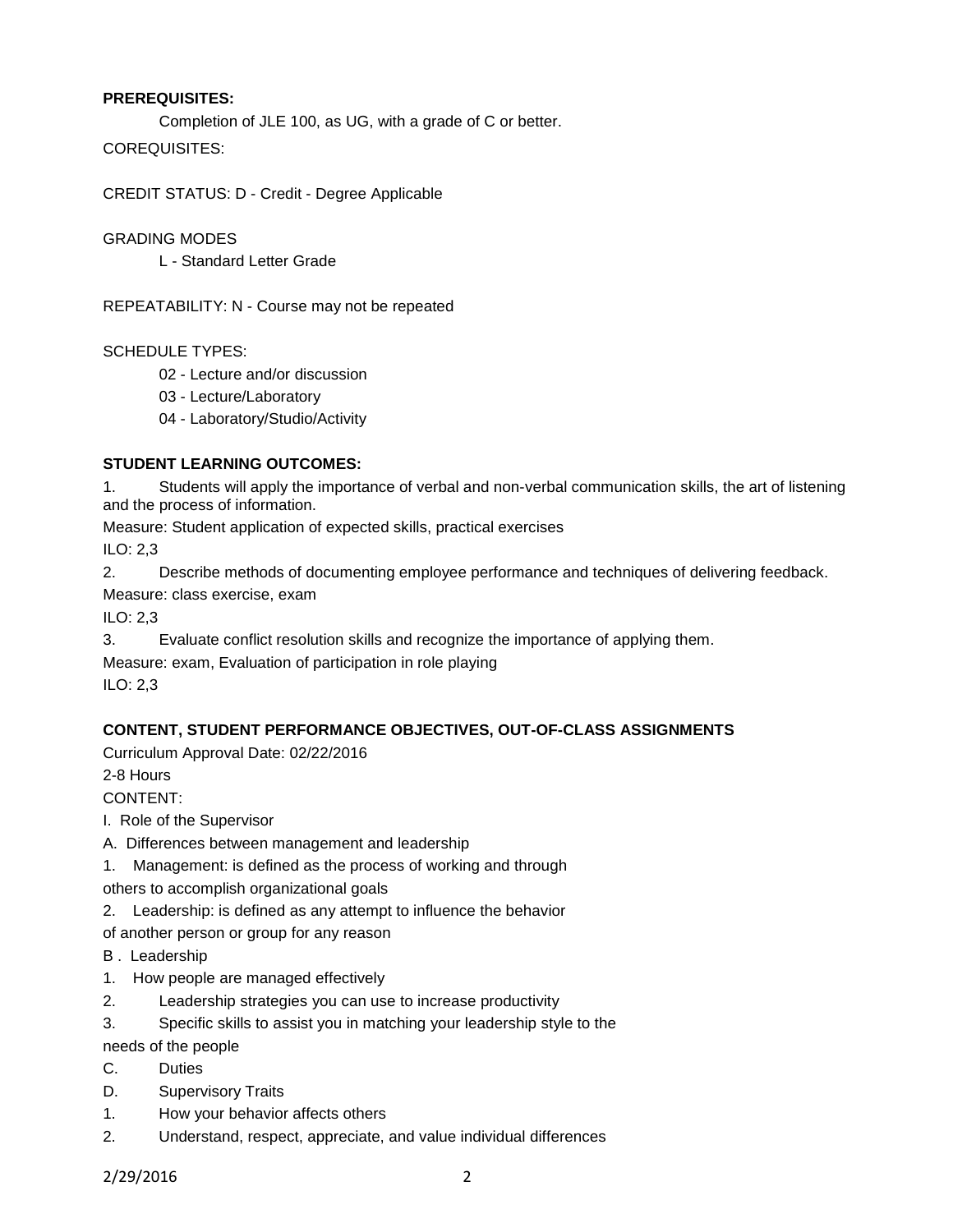- 3. Adapt styles
- 4. Accomplishing tasks by improving your relationships with others
- 5. Personal and Organizational Values
- E. How does a SGT get power?
- 1. Expertise & experience
- 2. Control of information
- 3. Personal influence
- 4. Authority from position
- 5. Ability to reward
- 6. Connections
- 7. Ability to punish

STUDENT PERFORMANCE OBJECTIVES (SPO): Student will identify and demonstrate leadership strategies to increase productivity and employee performance awareness.

OUT-OF-CLASS ASSIGNMENTS: Reading assignment

2-4 Hours

CONTENT:

- II. The "DiSC" Profile
- A. Discuss How DiSC relates to supervision
- 1. D Dominance
- 2. I Influencing
- 3. S Steadiness
- 4. C Conscientiousness
- B. Adapt styles to situation
- 1. Back away from YOUR style, as necessary
- 2. Play to your strengths
- 3. Understand and accept others' styles
- 4. Use others' strengths
- SPO: Define "DISC" , and articulate how it relates to supervision.

OUT-OF-CLASS ASSIGNMENTS: written evaluation

6-8 Hours

CONTENT:

III. Ethical Decision-Making

A. Ethics is a code of values which guides our choices and actions and

determines the

purpose and course of our lives

- B. Standards of ethical policing
- 1. Fair access
- 2. Public trust
- 3. Safety & security
- 4. Teamwork
- 5. Objectivity
- IV. Briefing
- A. Discuss student briefing assignment (divide class into pairs)
- 1. Student briefing exercises daily
- 2. Get acquainted
- a. Discuss tactics to get acquainted with newly assigned

subordinates

b. What do you want to know?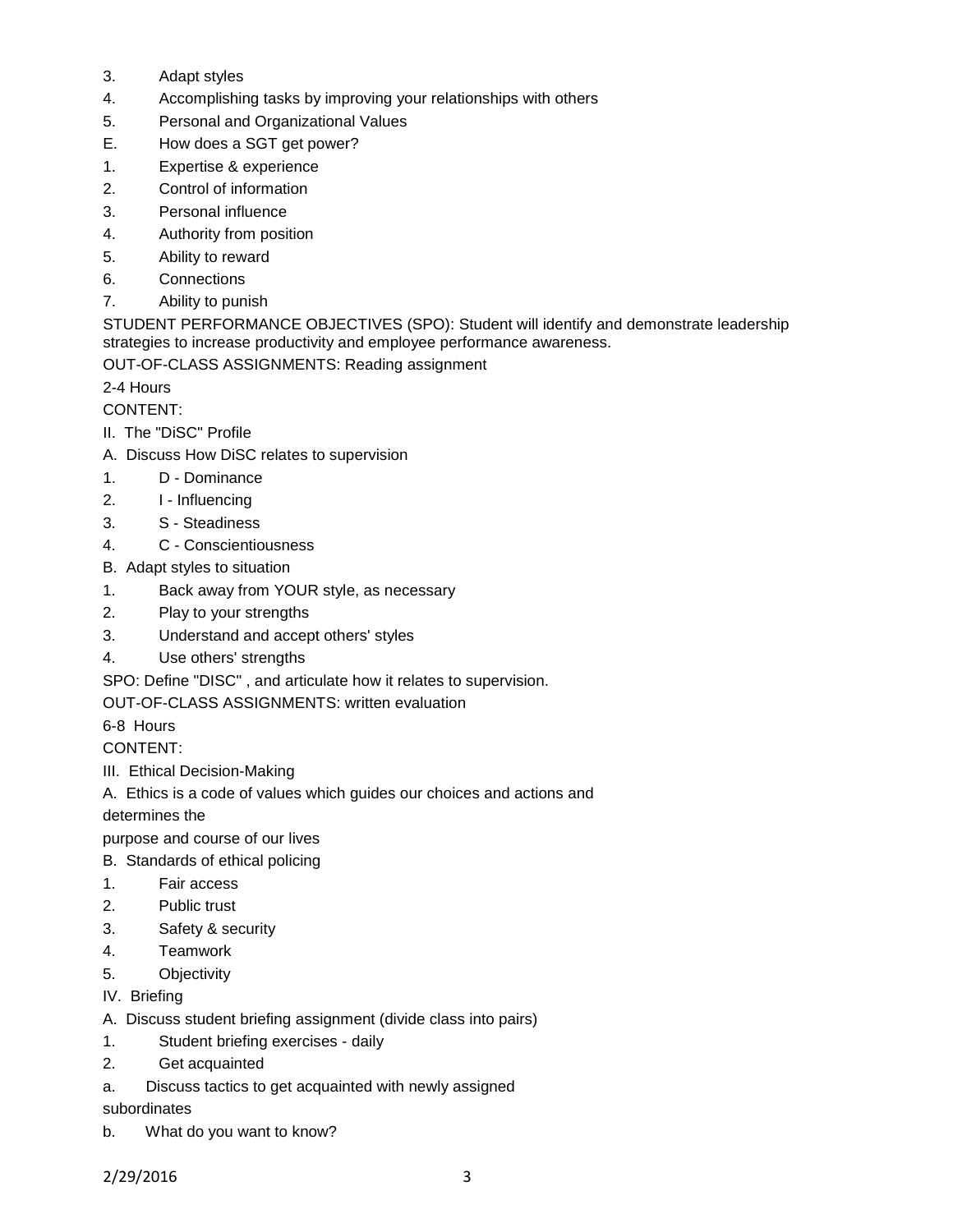c. How are you going to find out?

SPO: Demonstrate ethical decision making during class exercises.

OUT-OF-CLASS ASSIGNMENTS: Reading assignment

4-8 Hours

## CONTENT:

- V. Critical Incidents
- A. Critical incident tactics (team challenge)
- 1. Custody incident
- 2. Domestic violence, lost weapon, officer shot
- 3. "Suspicious package" potential pipe bomb
- 4. Vehicle/foot pursuit; barricaded suspect w/hostage
- 5. Human side of critical incident management
- 6. Documentation
- VI. Legal Issues of Supervisors
- A. Vicarious liability
- VII. Counseling
- A. Counseling techniques
- 1. Counseling practice
- 2. Fact-finding or investigation
- 3. Performance feedback
- 4. Teaching or development
- 5. Personal support
- B. Live counseling sessions

SPO: Demonstrate counseling techniques during scenarios.

OUT-OF-CLASS ASSIGNMENTS:

# 2-12 Hours

# CONTENT:

- VIII. Employee Discipline
- A. What is the purpose of employee discipline?
- B. What are the "discipline" options available to supervisors?
- C. Performance improvement plan (P.I.P.)
- 1. Performance improvement plan interview
- 2. Implementing plan
- 3. Follow-up counseling
- 4. Performance evaluations
- 5. Employee improvement plans
- IX. Sexual Harassment

A. Unwelcome sexual advances, requests for sexual favors, and other verbal or physical conduct of a sexual nature constitute sexual harassment when:

1. submission to such conduct is made either explicitly or

implicitly a term or condition of an individual's employment;

2. submission to or rejection of such conduct by an individual is used or is threatened to be used as the basis for employment decisions affecting such individual, or;

3. Such conduct has the purpose of effect of interfering with any individual's work performance or creating an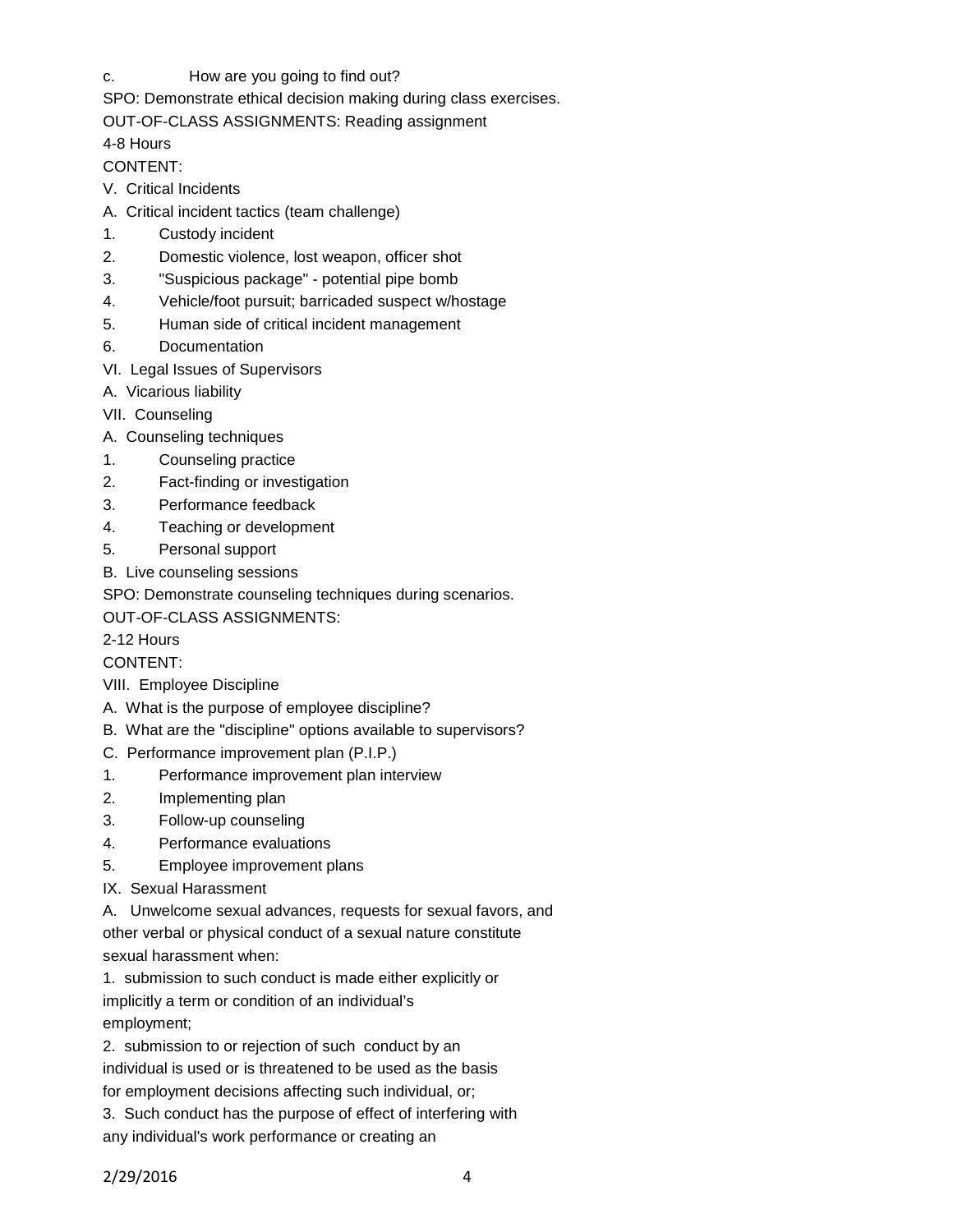intimidating, hostile, or offensive working environment

X. Grievance Procedures

SPO: Describe methods of documenting employee performance and techniques of delivering feedback. OUT-OF-CLASS ASSIGNMENTS: Create a performance improvement plan.

### **METHODS OF INSTRUCTION:**

Lecture Group discussion with facilitator audio visual presentations and practical field situations

### **METHODS OF EVALUATION:**

CATEGORY 1 - The types of writing assignments required: Percent range of total grade: 20 % to 25 % Written Homework Reading Reports CATEGORY 2 -The problem-solving assignments required: Percent range of total grade: 25 % to 35 % Homework Problems **Quizzes** Exams CATEGORY 3 -The types of skill demonstrations required: Percent range of total grade: 30 % to 45 % Class Performance/s Performance Exams CATEGORY 4 - The types of objective examinations used in the course: Percent range of total grade: 20 % to 30 % Multiple Choice True/False

### **REPRESENTATIVE TEXTBOOKS:**

not applicable.

### **ARTICULATION and CERTIFICATE INFORMATION**

Associate Degree: CSU GE: IGETC: CSU TRANSFER: Transferable CSU, effective 199970 UC TRANSFER: Not Transferable

## **SUPPLEMENTAL DATA:**

Basic Skills: N Classification: Y Noncredit Category: Y Cooperative Education:

2/29/2016 5